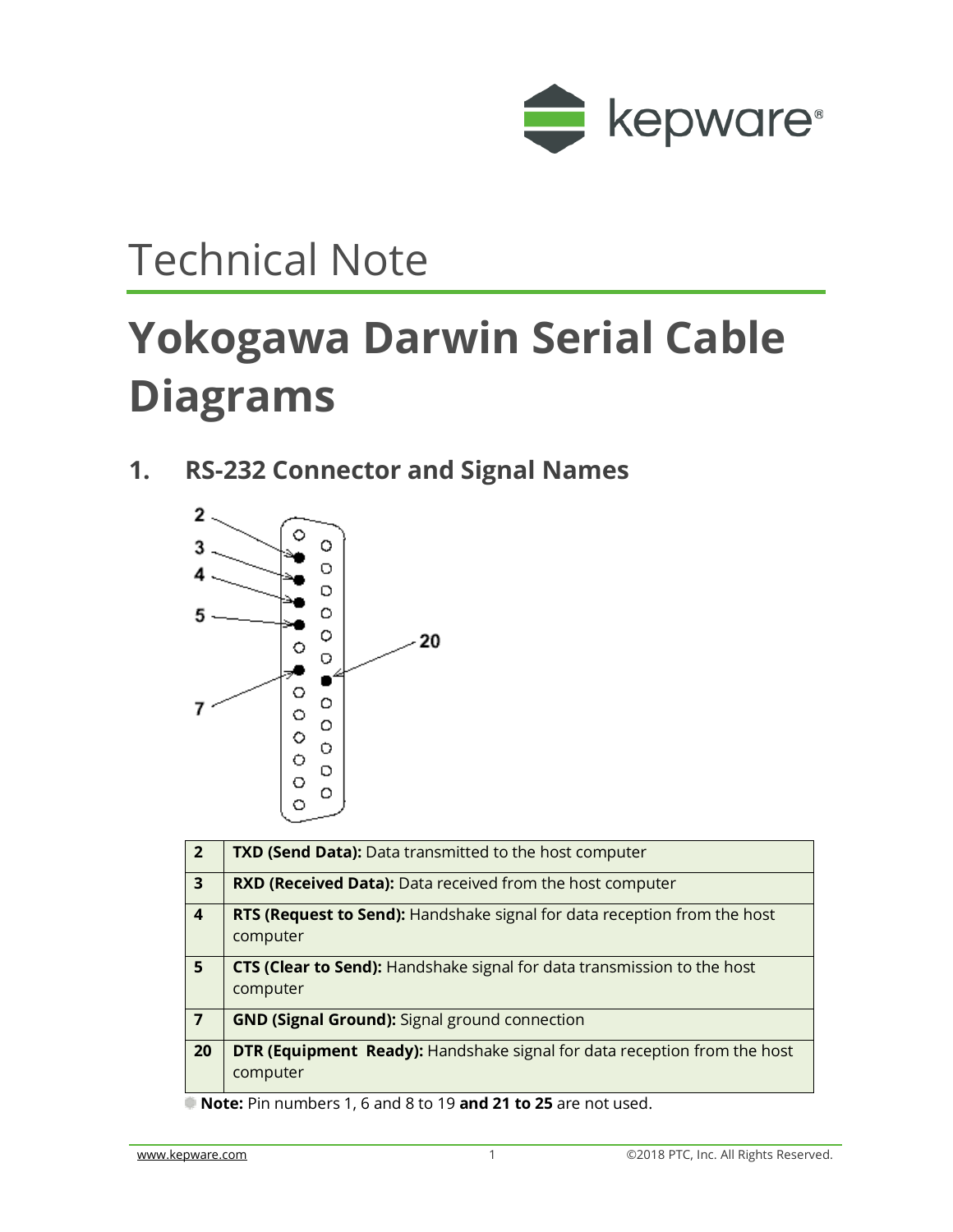### **2. RS-232 Communications Module Settings**



### **Baud Rate (No.1 to 3 of Setting Switch 1 and No.4 of Setting Switch 2)**

| <b>Baud Rate</b> | <b>No.1</b> | <b>No.2</b> | <b>No.3</b> | <b>No.4 (Sw2)</b> |
|------------------|-------------|-------------|-------------|-------------------|
| 150              | <b>OFF</b>  | <b>OFF</b>  | <b>OFF</b>  | <b>OFF</b>        |
| 300              | <b>OFF</b>  | <b>OFF</b>  | ON          | <b>OFF</b>        |
| 600              | <b>OFF</b>  | ON          | <b>OFF</b>  | <b>OFF</b>        |
| 1200             | <b>OFF</b>  | ON          | ON          | <b>OFF</b>        |
| 2400             | ON          | <b>OFF</b>  | <b>OFF</b>  | <b>OFF</b>        |
| 4800             | ON          | <b>OFF</b>  | ON          | <b>OFF</b>        |
| 9600             | ON          | ON          | <b>OFF</b>  | <b>OFF</b>        |
| 19200            | ON          | ON          | ON          | <b>OFF</b>        |
| 38400            | <b>OFF</b>  | <b>OFF</b>  | <b>OFF</b>  | ON                |

Default settings are indicated in bold.

#### **Data Length (Switch No.4 of Property Setting Switch 1)**

| <b>Data Length</b> | <b>No.4</b> |
|--------------------|-------------|
|                    | <b>OFF</b>  |
| œ<br>O             | ON          |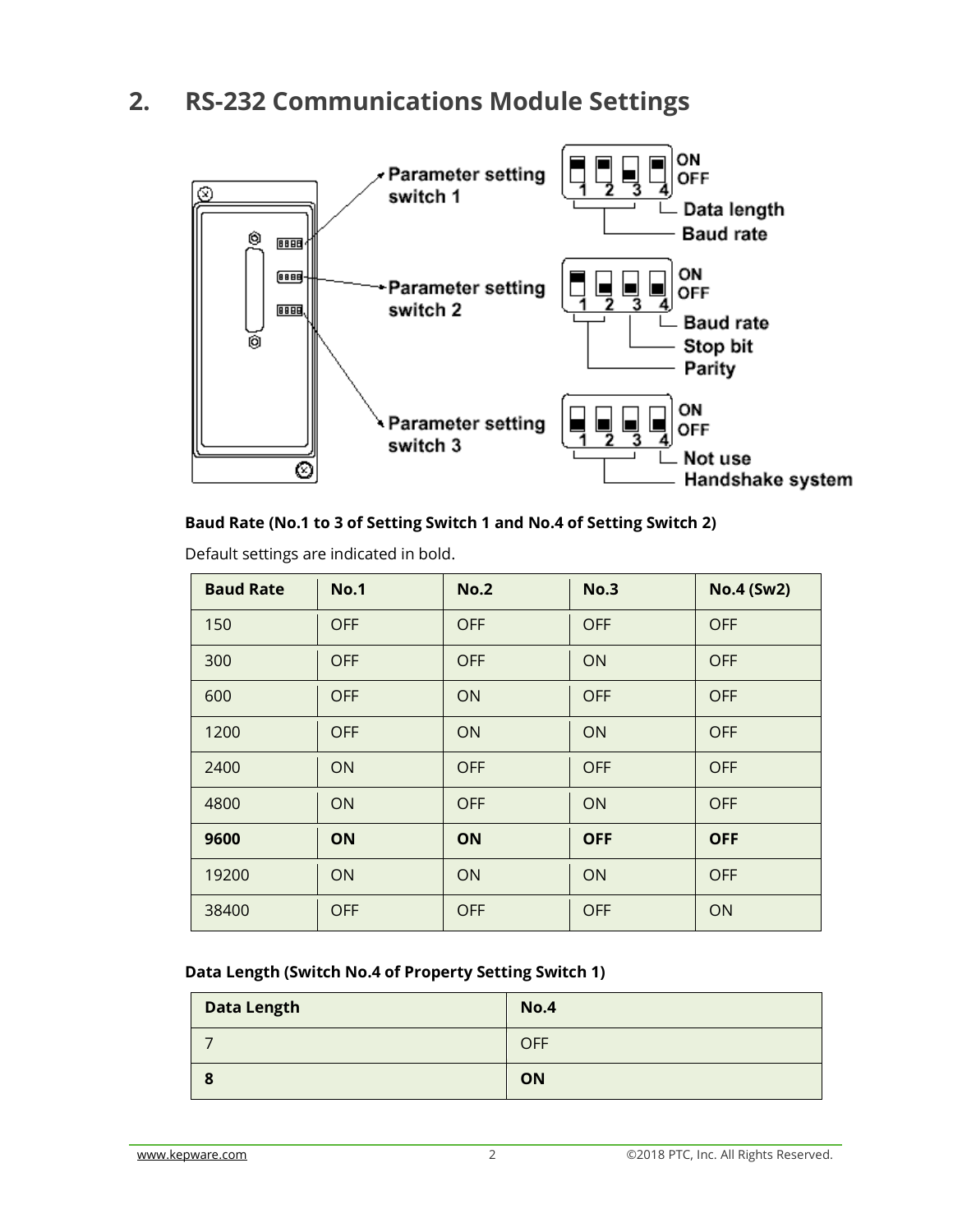### **Parity (Switch No.1 and 2 of Property Setting Switch 2)**

| <b>Parity</b> | <b>No.1</b> | <b>No.2</b> |
|---------------|-------------|-------------|
| <b>NONE</b>   | <b>OFF</b>  | <b>OFF</b>  |
| ODD           | <b>OFF</b>  | ON          |
| <b>EVEN</b>   | ON          | <b>OFF</b>  |

### **Stop Bit (Switch No.3 of Property Setting Switch 2)**

| Stop Bit | <b>No.4</b> |
|----------|-------------|
|          | <b>OFF</b>  |
| ∽        | ON          |

### **Handshake System (Switch No.1 to 3 of Property Setting Switch 3)**

| <b>Handshake System</b> | <b>No.1</b> | No.2       | No.3       |
|-------------------------|-------------|------------|------------|
| <b>No Handshake</b>     | <b>OFF</b>  | <b>OFF</b> | <b>OFF</b> |
| XON-ER*                 | <b>OFF</b>  | <b>OFF</b> | <b>ON</b>  |
| XON-RS*                 | <b>OFF</b>  | <b>ON</b>  | <b>OFF</b> |
| CS-ER                   | <b>OFF</b>  | ON         | <b>ON</b>  |
| CS-RS                   | <b>ON</b>   | <b>OFF</b> | <b>OFF</b> |

\*When the baud rate is set to 38400, there is no handshaking.

Handshaking must be set to **No Handshake** at all times.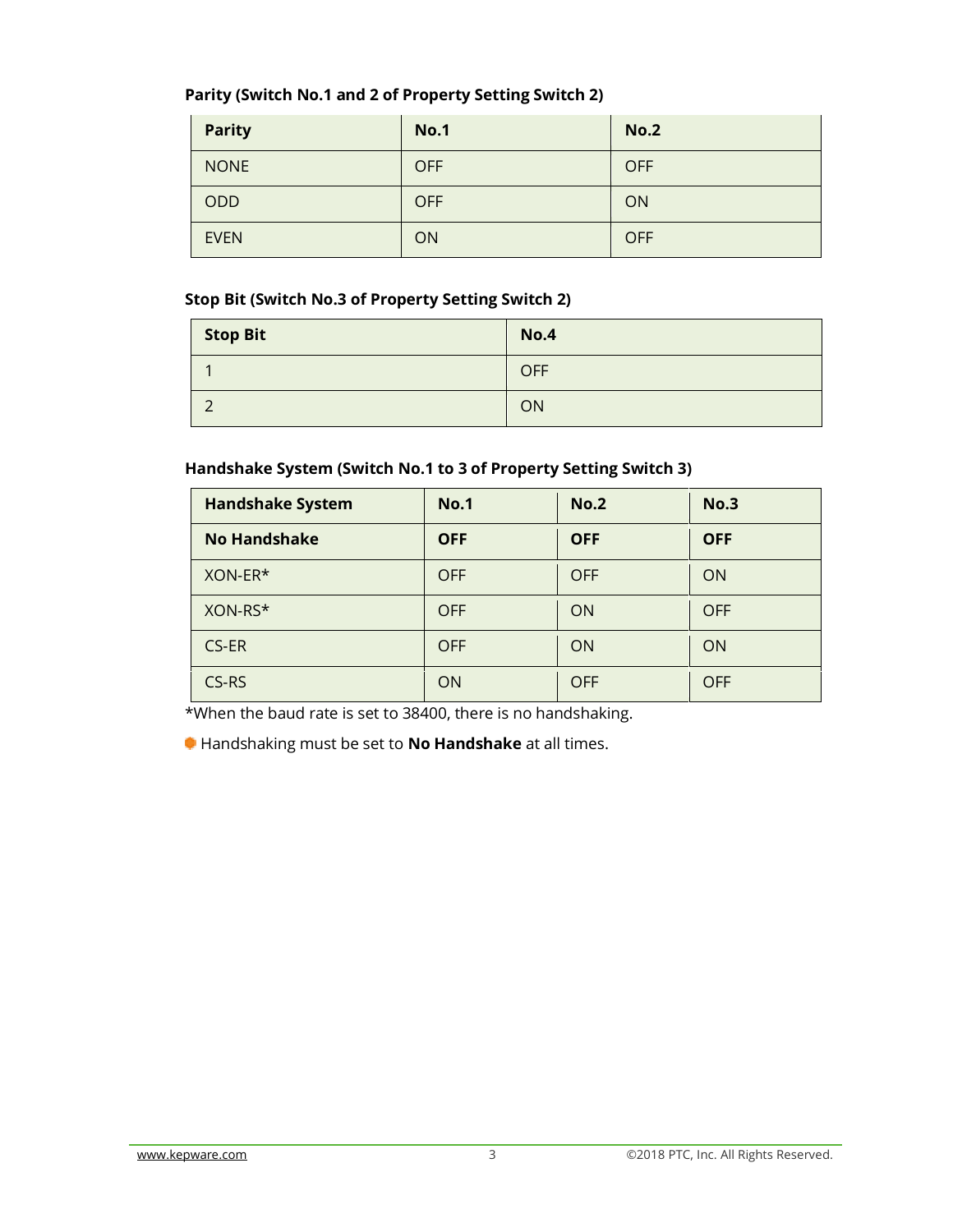### **3. RS-422 Cable Diagram**



No terminators are inserted between #1 through #n-1 (internal OFF).

### **4. RS-422 Communications Module Settings**

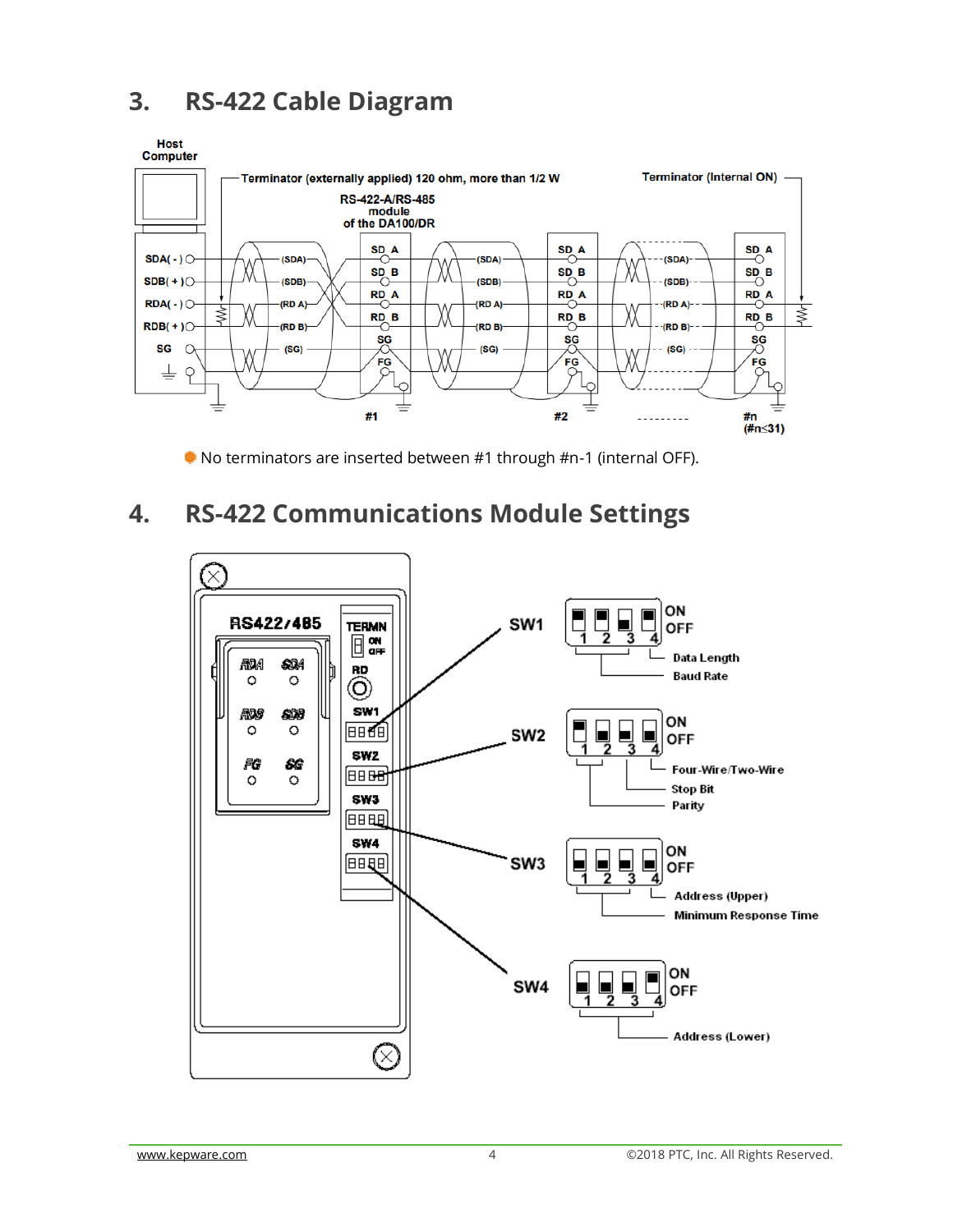### **Baud Rate (No.1 to 3 of SW1)**

| <b>Baud Rate</b> | <b>No.1</b> | <b>No.2</b> | <b>No.3</b> |
|------------------|-------------|-------------|-------------|
| 300              | <b>OFF</b>  | <b>OFF</b>  | ON          |
| 600              | <b>OFF</b>  | ON          | <b>OFF</b>  |
| 1200             | <b>OFF</b>  | ON          | ON          |
| 2400             | ON          | <b>OFF</b>  | <b>OFF</b>  |
| 4800             | ON          | <b>OFF</b>  | ON          |
| 9600             | ON          | ON          | <b>OFF</b>  |
| 19200            | ON          | ON          | ON          |
| 38400            | <b>OFF</b>  | <b>OFF</b>  | <b>OFF</b>  |

### **Data Length (No.4 of SW1)**

| <b>Data Length</b> | <b>No.4</b> |
|--------------------|-------------|
|                    | <b>OFF</b>  |
| 8                  | ON          |

### **Parity (No.1 to 2 of SW2)**

| <b>Parity</b> | <b>No.1</b> | <b>No.2</b> |
|---------------|-------------|-------------|
| <b>NONE</b>   | <b>OFF</b>  | <b>OFF</b>  |
| ODD           | <b>OFF</b>  | ON          |
| <b>EVEN</b>   | <b>ON</b>   | <b>OFF</b>  |

### **Stop Bit (No.3 of SW2)**

| <b>Stop Bit</b> | No.3       |
|-----------------|------------|
|                 | <b>OFF</b> |
| ∽               | ON         |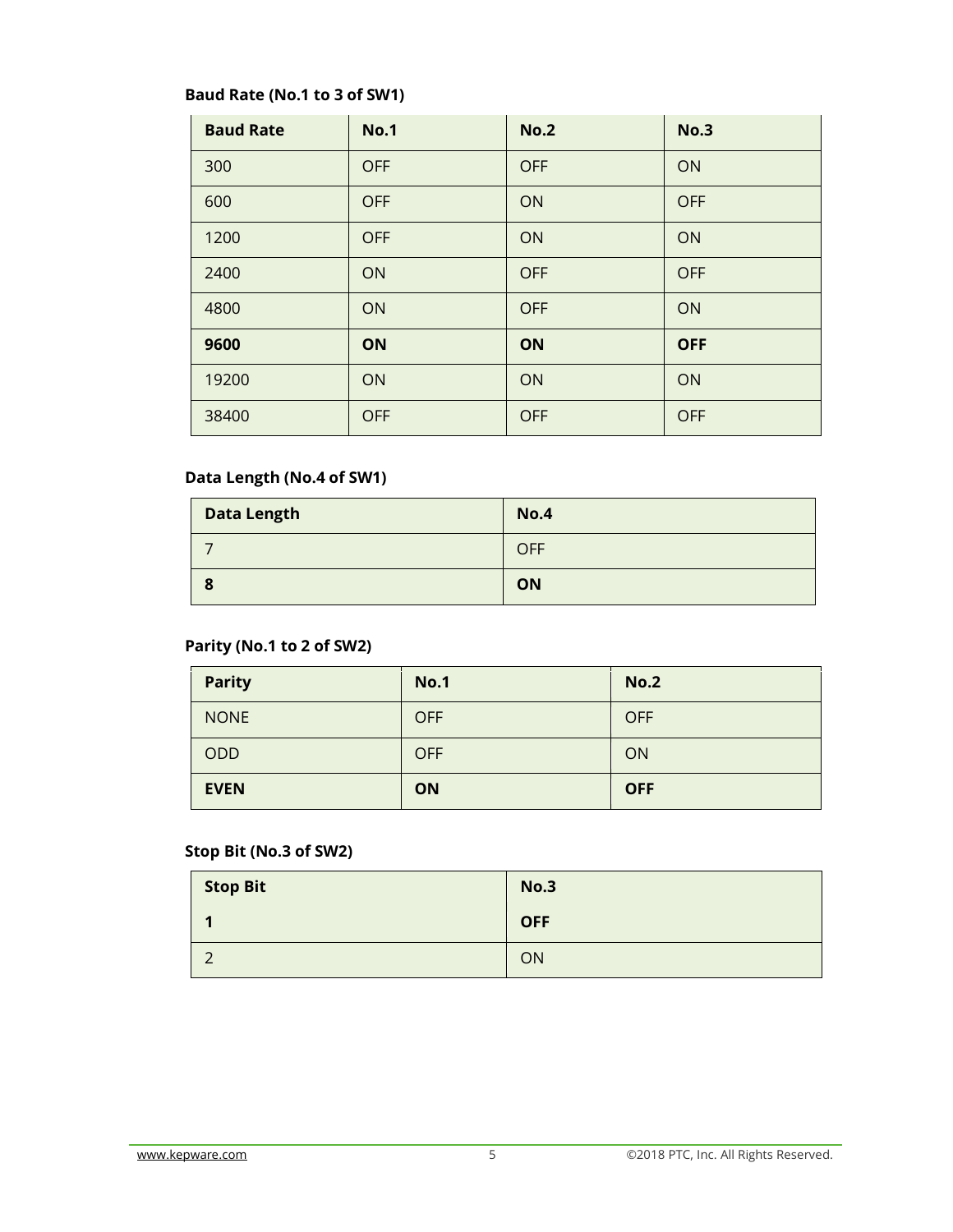#### **Switch between Four-Wire/Two-Wire Systems (No.4 of SW2)**

| <b>Four-Wire/Two-Wire</b> | <b>No.4</b> |
|---------------------------|-------------|
| <b>Four-Wire</b>          | <b>OFF</b>  |
| Two-Wire                  | ON          |

### **Minimum Response Time (No.1 to 3 of SW3)**

| <b>Minimum Response Time</b> | <b>No.1</b> | <b>No.2</b> | No.3       |
|------------------------------|-------------|-------------|------------|
| <b>Oms</b>                   | <b>OFF</b>  | <b>OFF</b>  | <b>OFF</b> |
| 10 <sub>ms</sub>             | <b>OFF</b>  | <b>OFF</b>  | <b>ON</b>  |
| 20 <sub>ms</sub>             | <b>OFF</b>  | <b>ON</b>   | <b>OFF</b> |
| 50 <sub>ms</sub>             | <b>OFF</b>  | <b>ON</b>   | <b>ON</b>  |
| 100 <sub>ms</sub>            | <b>ON</b>   | <b>OFF</b>  | <b>OFF</b> |

#### **Address (No.4 of SW3 and No.1 to 4 of SW4)**

| <b>Address</b> | <b>No.4 (SW3)</b> | <b>No.1 (SW4)</b> | <b>No.2 (SW4)</b> | <b>No.3 (SW4)</b> | <b>No.4 (SW4)</b> |
|----------------|-------------------|-------------------|-------------------|-------------------|-------------------|
| 1              | <b>OFF</b>        | <b>OFF</b>        | <b>OFF</b>        | <b>OFF</b>        | ON                |
| $\overline{2}$ | <b>OFF</b>        | <b>OFF</b>        | <b>OFF</b>        | ON                | <b>OFF</b>        |
| $\overline{3}$ | <b>OFF</b>        | <b>OFF</b>        | <b>OFF</b>        | ON                | ON                |
| $\overline{4}$ | <b>OFF</b>        | <b>OFF</b>        | ON                | <b>OFF</b>        | <b>OFF</b>        |
| 5              | <b>OFF</b>        | <b>OFF</b>        | ON                | <b>OFF</b>        | ON                |
| 6              | <b>OFF</b>        | <b>OFF</b>        | ON                | ON                | <b>OFF</b>        |
| $\overline{7}$ | <b>OFF</b>        | <b>OFF</b>        | ON                | ON                | ON                |
| 8              | <b>OFF</b>        | ON                | <b>OFF</b>        | <b>OFF</b>        | <b>OFF</b>        |
| 9              | <b>OFF</b>        | ON                | <b>OFF</b>        | <b>OFF</b>        | ON                |
| 10             | <b>OFF</b>        | ON                | <b>OFF</b>        | ON                | <b>OFF</b>        |
| 11             | <b>OFF</b>        | ON                | <b>OFF</b>        | ON                | ON                |
| 12             | <b>OFF</b>        | ON                | ON                | <b>OFF</b>        | <b>OFF</b>        |
| 13             | <b>OFF</b>        | ON                | ON                | <b>OFF</b>        | ON                |
| 14             | <b>OFF</b>        | ON                | ON                | ON                | <b>OFF</b>        |
| 15             | <b>OFF</b>        | ON                | ON                | ON                | ON                |
| 16             | ON                | <b>OFF</b>        | <b>OFF</b>        | <b>OFF</b>        | <b>OFF</b>        |